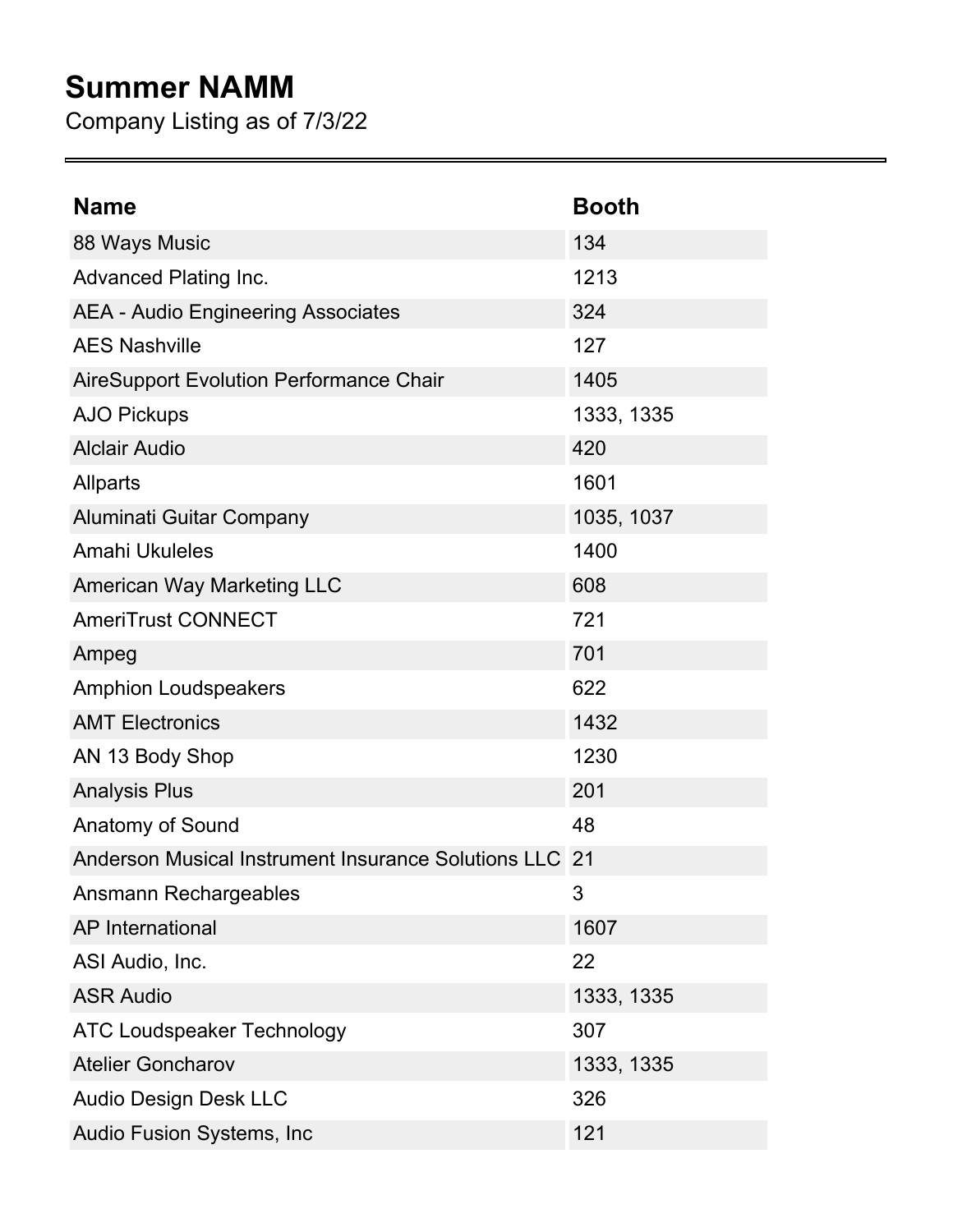| <b>Audio Simplified LLC</b>            | 126        |
|----------------------------------------|------------|
| AudioScape Engineering Co.             | 101        |
| <b>Augspurger Monitors</b>             | 212        |
| <b>Auralex Acoustics</b>               | 400        |
| Auratone                               | 404        |
| <b>Avalon Design</b>                   | 221        |
| <b>Aviate Audio</b>                    | 1423       |
| <b>Avidity Corporation</b>             | 1230       |
| Axe Heaven                             | 1602       |
| AxeEze™                                | 1604       |
| <b>b3 Guitars</b>                      | 911        |
| <b>BAE (British Audio Engineering)</b> | 620        |
| <b>Balalaiker</b>                      | 1333, 1335 |
| <b>BaldMan Percussion</b>              | 1679       |
| <b>Baltic Psalteries</b>               | 1333, 1335 |
| <b>Bam France</b>                      | 809        |
| Bari Woodwinds, Inc.                   | 505        |
| <b>BAS Instruments LLC</b>             | 1334       |
| <b>Base 4 Stands</b>                   | 1301, 1619 |
| <b>Big Johnson Acoustic Bass</b>       | 1513       |
| <b>BiPolar Pickups</b>                 | 1236       |
| <b>Bog Street, LLC</b>                 | 1314       |
| Bongo Peckers, LLC.                    | 1671       |
| <b>BookerLAB</b>                       | 520        |
| <b>Boutique Guitar Showcase</b>        | 911        |
| Breezy Ridge® Instruments, Ltd.        | 1608       |
| C.F. Martin & Co., Inc.                | 801        |
| Cable Porter, LLC                      | 225        |
| <b>Cannonball Musical Instruments</b>  | 500        |
| <b>Cedar Creek Custom Cases</b>        | 901        |
| <b>Chaos Audio</b>                     | 1429       |
| Chedeville                             | 514        |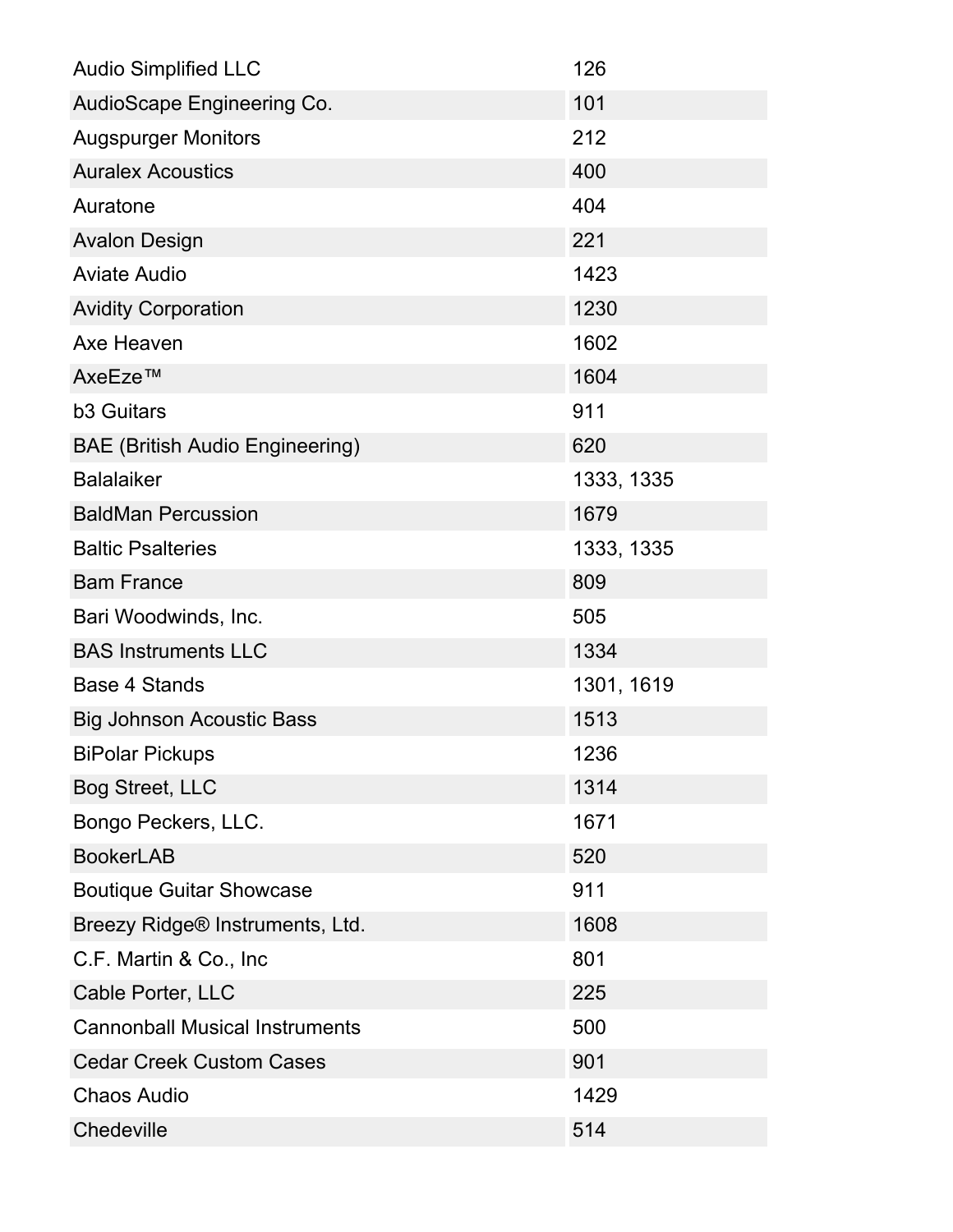| Chesbro Music Co.                      | 920            |
|----------------------------------------|----------------|
| <b>Chosen Payments</b>                 | 607            |
| Ciari Guitars, Inc.                    | 1229           |
| <b>Cleartone Strings</b>               | 31             |
| Clientbook                             | $\overline{2}$ |
| <b>CodaBow Int'l Ltd</b>               | 406            |
| <b>Coppersound Pedals</b>              | 1529           |
| <b>Craviotto Drum Company</b>          | 1644           |
| <b>Crimson Audio Transformers</b>      | 11             |
| <b>Crown Seating</b>                   | 301            |
| <b>Cusack Music</b>                    | 1534           |
| D'Addario & Company, Inc.              | 1000           |
| db Instrument Amp                      | 1451           |
| Deering Banjo Company                  | 1515           |
| <b>Deity Microphones</b>               | 106            |
| Delicious Audio's Stompbox Booth       | 1523           |
| <b>Distro Pro Audio</b>                | 212            |
| Doff                                   | 1333, 1335     |
| DownBeat Magazine                      | 908            |
| <b>EARasers by Persona Medical</b>     | 220            |
| <b>ED Cymbals</b>                      | 1333, 1335     |
| <b>EMD Music</b>                       | 1137           |
| Emery & Webb, Inc.                     | 722            |
| eMP10                                  | 1626           |
| <b>Epilog Laser</b>                    | 1212           |
| <b>Evans Drumheads</b>                 |                |
|                                        | 1000           |
| <b>Exhibitor &amp; Retailer Lounge</b> | L3             |
| Fair Interamerican Inc.                | 321            |
| <b>Fat Guy Guitars</b>                 | 1445           |
| <b>Ferro Guitars</b>                   | 1645           |
| <b>Fir Audio LLC</b>                   | 320            |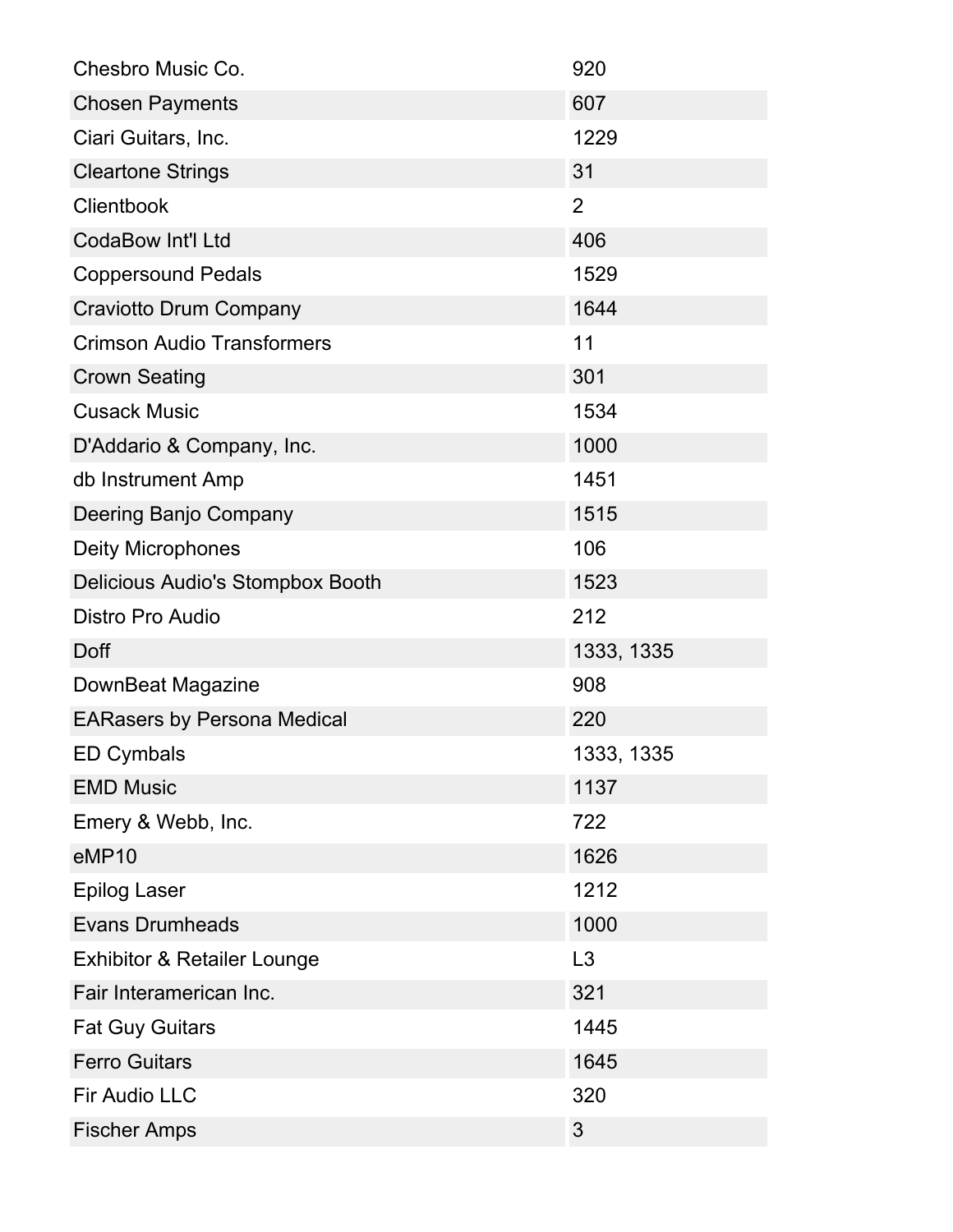| <b>Fix Audio Designs LLC</b>                | 200          |
|---------------------------------------------|--------------|
| <b>Floyd Rose Marketing</b>                 | 1607         |
| Forte                                       | 1333, 1335   |
| <b>Franklin Strap</b>                       | 41           |
| <b>Fred Kelly Picks</b>                     | 1603         |
| <b>Freeman Service Center</b>               | 1056         |
| <b>Furch Guitars USA</b>                    | 1001         |
| <b>Furman Power</b>                         | $\mathbf{1}$ |
| <b>Gallagher Guitar Company</b>             | 1100         |
| <b>Galloup Guitars</b>                      | 1101         |
| Gatchell Violins Co., Inc.                  | 515          |
| <b>Gibson Brands</b>                        | L1           |
| Go Acoustic Audio                           | 1511         |
| Gretsch Co.                                 | 921          |
| GrooveTech Tools, Inc.                      | 33           |
| <b>Guitar Pillow</b>                        | 1631         |
| <b>Gullett Guitar Co</b>                    | 1237         |
| <b>Gulyaev's Workshop Guitars and Bass</b>  | 1333, 1335   |
| H <sub>5</sub> XM                           | 1328         |
| <b>Hal Leonard</b>                          | 713          |
| Hamilton Metalcraft, Inc.                   | 108          |
| <b>Hang Over Guitar Straps LLC</b>          | 1500         |
| <b>Harptone Cases</b>                       | 901          |
| <b>Hear Technologies</b>                    | 12           |
| Higgs Fletcher & Mack LLP                   | 124          |
| Hunter Music Instrument Inc.                | 600          |
| <b>Ideal Violins</b>                        | 411          |
| <b>IK Multimedia</b>                        | 821          |
| <b>InCord Theatre Custom Safety Netting</b> | 116          |
| <b>INEARZ Audio By Earasers</b>             | 220          |
| Infinity Drumworks, LLC.                    | 1675         |
| <b>INOY</b>                                 | 1333, 1335   |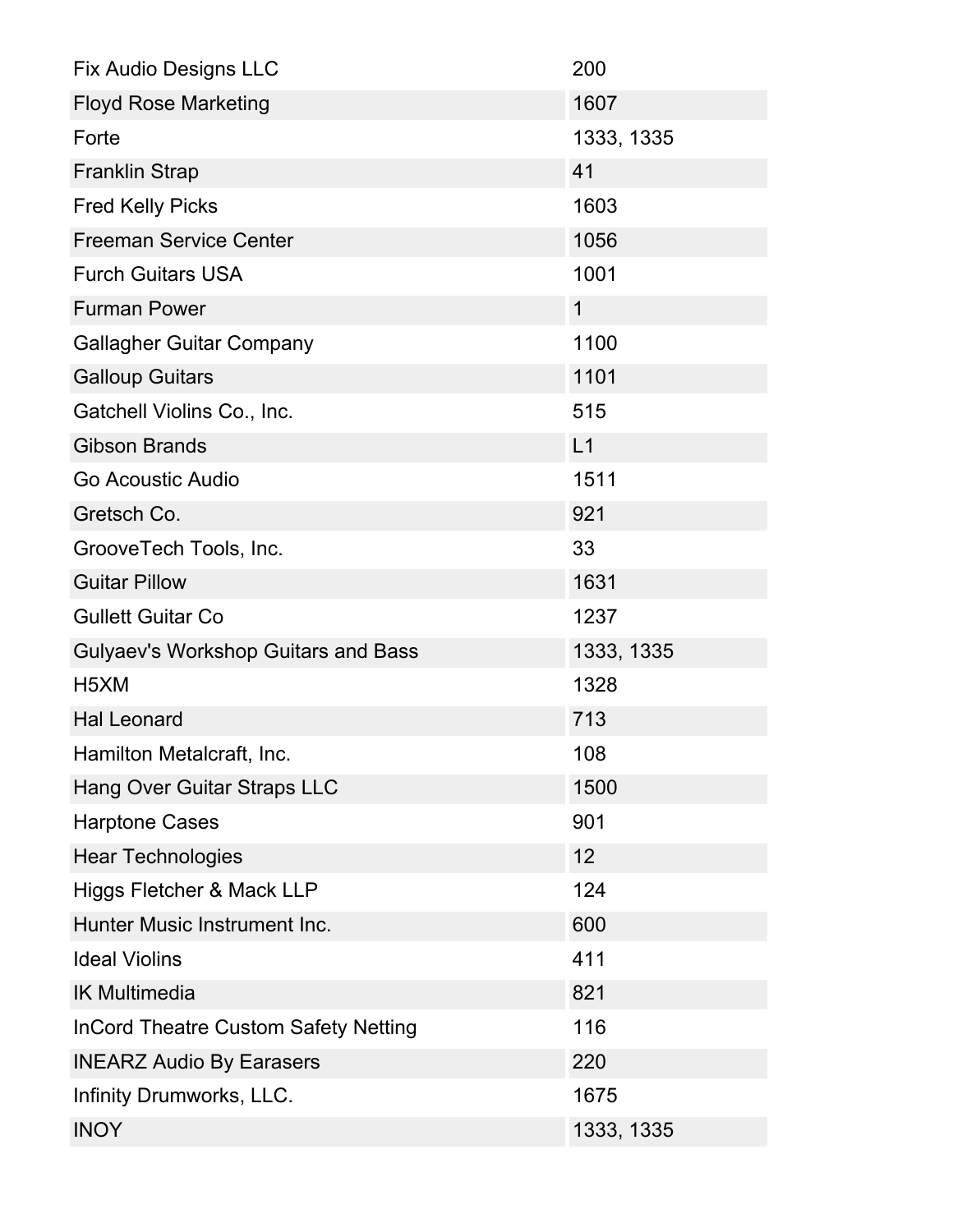| <b>Inspector Guitars</b>               | 1333, 1335 |
|----------------------------------------|------------|
| Iron Age Audioworks                    | 101        |
| <b>JackTrip Labs</b>                   | 501        |
| <b>Jerry Harvey Audio LLC</b>          | 213        |
| <b>JET Pedals</b>                      | 1628       |
| JJ Babbitt Co., Inc.                   | 510        |
| <b>JMP Electronics Inc</b>             | 118        |
| Jocavi International                   | 212        |
| JodyJazz Inc.                          | 514        |
| <b>John Pearse<sup>®</sup> Strings</b> | 1608       |
| Kalimba Lab                            | 1333, 1335 |
| <b>Keep Music Alive</b>                | 134        |
| Kepma USA                              | 52         |
| <b>KHS America</b>                     | 30         |
| Killer-Q (a div. of Strapworks LLC)    | 1122       |
| Kosmosky                               | 1333, 1335 |
| <b>KRUTZ Inc.</b>                      | 613        |
| LAVOCE Co., Ltd                        | 313        |
| <b>Legendary Audio</b>                 | 309        |
| Line 6                                 | 701        |
| <b>Locomotive Audio</b>                | 101        |
| <b>Lutner SPB Ltd</b>                  | 1333, 1335 |
| Magma Music S.A.                       | 1615       |
| MagSlide™                              | 1622       |
| <b>Maple Leaf Strings</b>              | 614        |
| <b>Mara Machines</b>                   | 9          |
| <b>Marchione Guitars LLC</b>           | 38         |
| MatchMySound                           | 51         |
| <b>Merchant Advocate</b>               | 1311       |
| Metaldozer Machine Works, Inc          | 49         |
| <b>Metalin' Guitars</b>                | 1230       |
| <b>MiLena Music</b>                    | 1333, 1335 |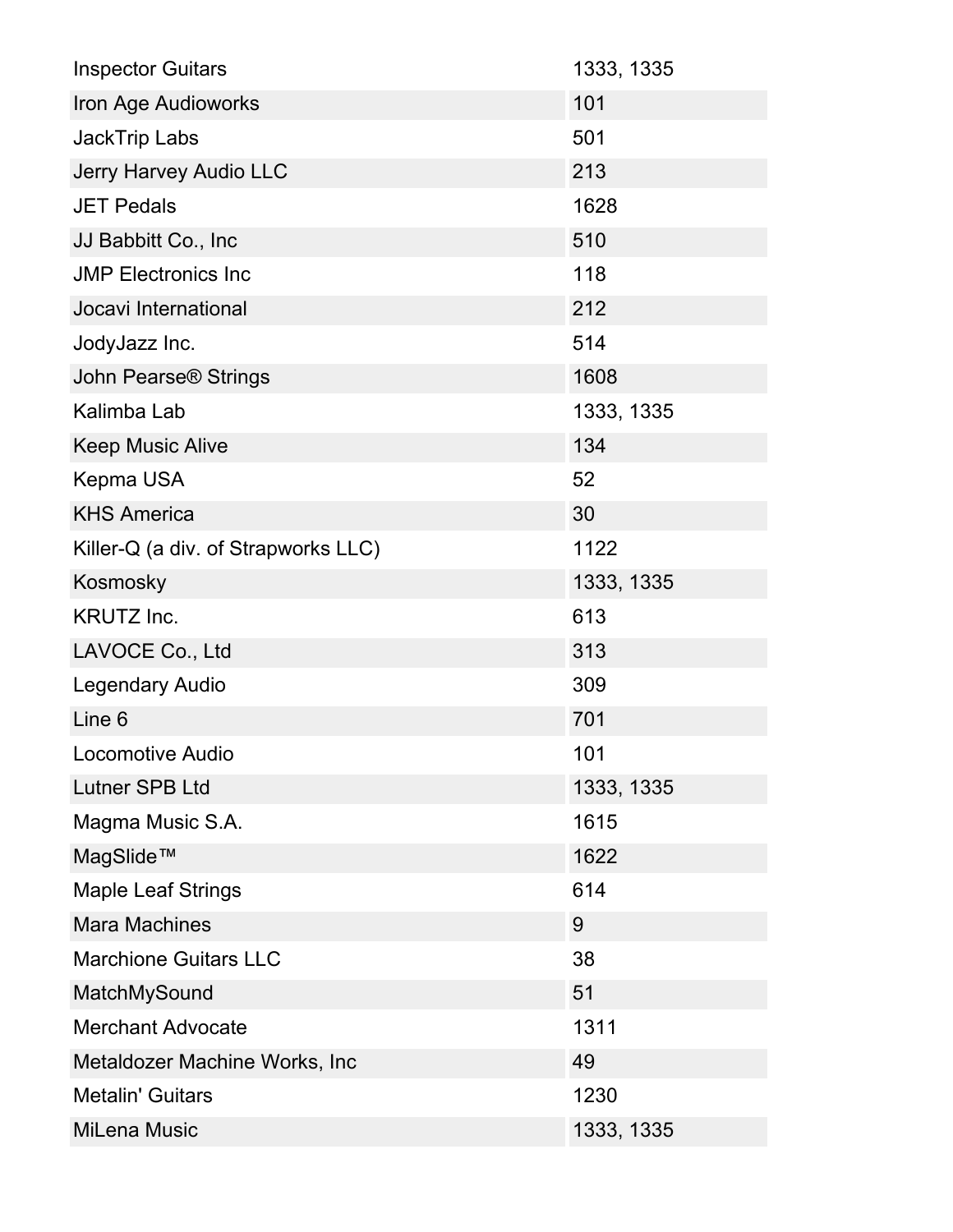| MIRC, LLC / The Music Retail Show          | 1501                 |
|--------------------------------------------|----------------------|
| Mojave Audio Inc.                          | 521                  |
| Moody Leather, Inc.                        | 1606                 |
| <b>Moonshine Custom Guitars</b>            | 1330                 |
| <b>Morton Microphone Systems</b>           | 305                  |
| Music Inc.                                 | 908                  |
| <b>Musical Gifts and Treasures</b>         | 1504                 |
| <b>Musicology</b>                          | 136                  |
| Muziclight                                 | 1401                 |
| <b>NAMM Event Center</b>                   | 161                  |
| <b>NAMM Info Spot</b>                      | 1050                 |
| <b>NAMM Lounge</b>                         | 1205, 1349, 205, 625 |
| <b>NAMM Media Center</b>                   | MEZZ MC              |
| <b>NAMM Member Center</b>                  | 727                  |
| <b>NAMM Newsstand</b>                      | 1544                 |
| <b>Nashville Musicians Association</b>     | 1410                 |
| <b>NativeAudio</b>                         | 1447                 |
| <b>Nemal Electronics</b>                   | 8                    |
| <b>Neoden USA</b>                          | 200                  |
| <b>Networking Zone Presented by Reverb</b> | 1144                 |
| Noisy Clan Ltd                             | 13                   |
| <b>Now Hear This</b>                       | L2                   |
| <b>Nutter Guitars</b>                      | 1637                 |
| Oktava                                     | 1333, 1335           |
| <b>OMG Music</b>                           | 1137                 |
| One F Sound                                | 128                  |
| <b>OnSong LLC</b>                          | 227                  |
| On-Stage                                   | 23                   |
| Option Knob, Inc.                          | 1665                 |
| Orion Musical Instruments Inc.             | 405                  |
| <b>Ortega Guitars</b>                      | 907                  |
| OWC, Other World Computing                 | 815                  |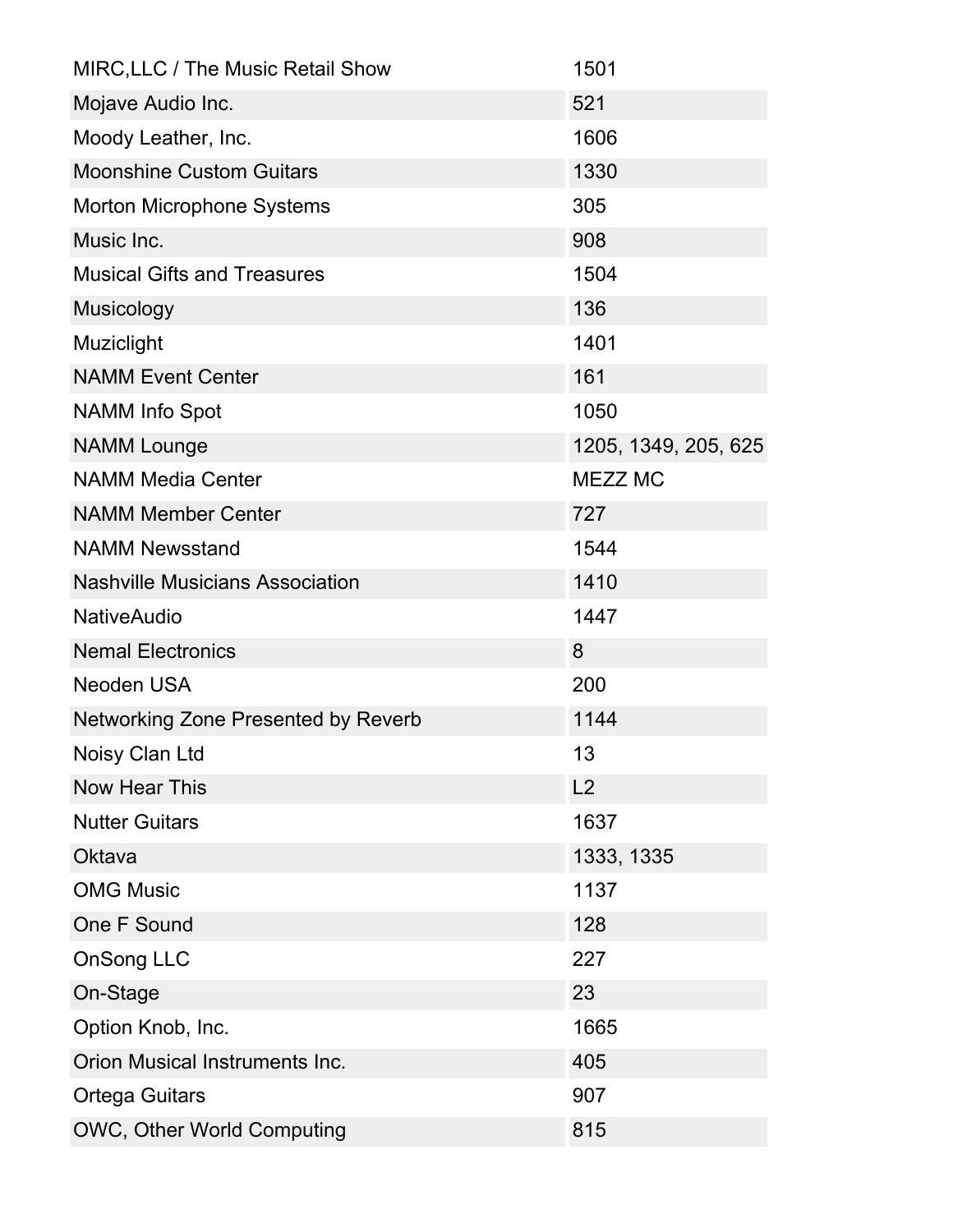| Ozev LLC                                | 1437       |
|-----------------------------------------|------------|
| <b>Pacific Transformer Corporation</b>  | 1428       |
| PartnerShip LLC                         | 723        |
| <b>Peavey Electronics Corporation</b>   | 1336       |
| <b>Perfect Seal</b>                     | 300        |
| Philharmonicas                          | 19         |
| <b>Players Music Accessories</b>        | 401        |
| Podium                                  | 706, 724   |
| <b>Professional Audio Design</b>        | 212        |
| Promark                                 | 1000       |
| <b>Puritan Handwired Amplifiers LLC</b> | 1651       |
| QM International, LLC                   | 18         |
| <b>RAD Distribution</b>                 | 100        |
| <b>Rain Retail Software</b>             | 709        |
| <b>Rask Guitars</b>                     | 1332       |
| RAV VAST (RAV Labs)                     | 1434       |
| <b>RBI Music</b>                        | 1137       |
| <b>RDF Chuzhbinov Drums</b>             | 1333, 1335 |
| <b>Red Panda LLC</b>                    | 1661       |
| <b>Red Seven Amplification</b>          | 1123       |
| <b>Reddick Design</b>                   | 1641       |
| <b>Reverend Guitars</b>                 | 1223       |
| <b>Revv Amplification Inc</b>           | 1422       |
| Roche-Thomas                            | 710        |
| <b>Rogan Molding Technologies</b>       | 1613       |
| Rousseau                                | 514        |
| <b>Rowdy Pickers Musical Products</b>   | 1617       |
| <b>Russian pavilion</b>                 | 1333, 1335 |
| Saga Musical Instruments                | 1113       |
| Sas Acoustic Design Firm                | 112        |
| <b>Schara Distribution</b>              | 1522       |
| <b>Scudder Music Publishing</b>         | 14         |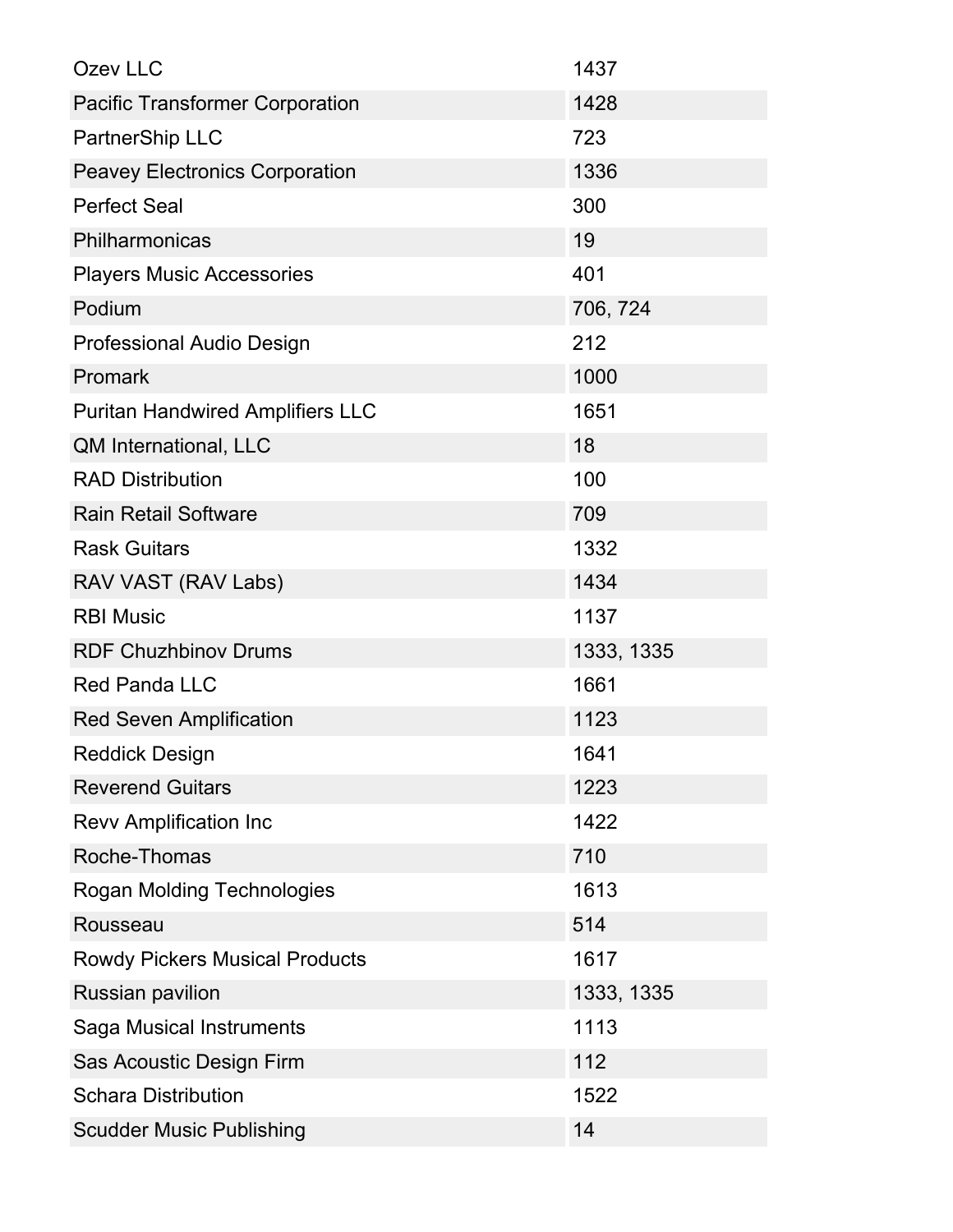| Serebrov's Workshop                    | 1333, 1335        |
|----------------------------------------|-------------------|
| Shnoor                                 | 1333, 1335        |
| <b>Shopflow by GitSuite</b>            | 808               |
| <b>Siren Pedals</b>                    | 1655              |
| <b>Somnium Guitars</b>                 | 1131              |
| Sonido Software                        | 114               |
| SonoTone                               | 1123              |
| Sontronics                             | 212               |
| <b>Sound Anchors</b>                   | 140               |
| <b>Sound Semiconductor</b>             | 33                |
| Soyuz Microphones                      | 1333, 1335        |
| <b>STRAUSS Elektroakustik</b>          | 200               |
| <b>Studio Float</b>                    | 212               |
| <b>Suvorov Drums</b>                   | 1333, 1335        |
| <b>Symphonic Acoustics</b>             | 1123              |
| <b>Tagima USA Corp</b>                 | 1222              |
|                                        |                   |
| <b>Taylor Guitars</b>                  | MEZZ <sub>B</sub> |
| <b>The Artist Minds</b>                | 16                |
| Theo Wanne Mouthpieces and Instruments | 604               |
| <b>Thimble Slide</b>                   | 1612              |
| THIRD MAN HARDWARE                     | 1535              |
| THIRD MAN RECORDS                      | 1535              |
| <b>Timberline Guitars</b>              | 36                |
| <b>TKL Products Corp</b>               | 901               |
| ToneTuga FX                            | 1657              |
| TransAudio Group Inc.                  | 307               |
| <b>Tri-Technical Systems Inc</b>       | 710               |
| Tuljskaya Garmonj                      | 1333, 1335        |
| <b>Two notes North America</b>         | 1528              |
| Two Old Hippies Stringed Instruments   | 1614              |
| <b>Tyler Guitars LLC</b>               | 1023              |